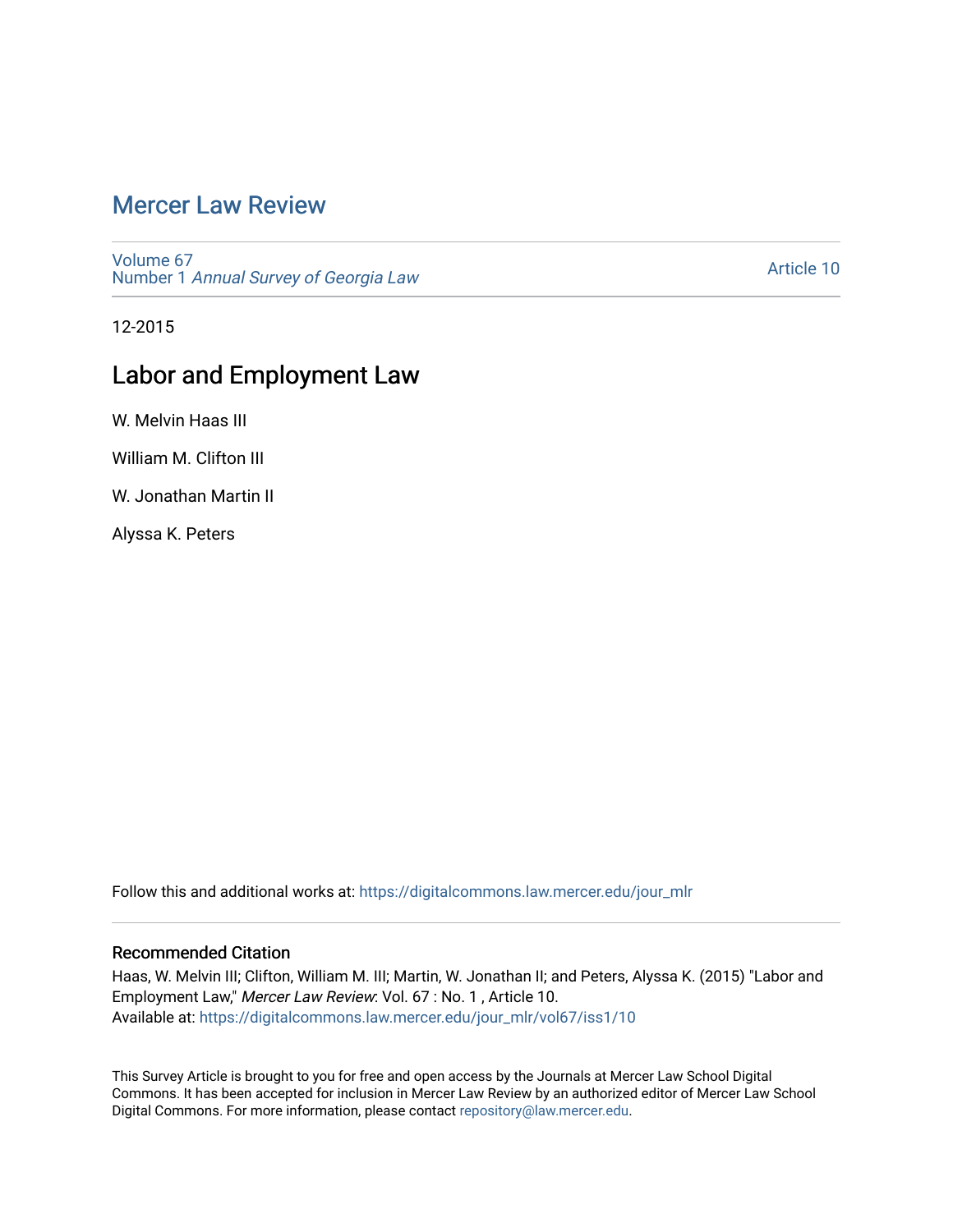## **Labor and Employment Law**

**by W. Melvin Haas** III\* **William M. Clifton III\*\* W. Jonathan Martin** II'\* **and Alyssa K.** Peters\*

### **I.** INTRODUCTION

This Article surveys revisions to the Official Code of Georgia Annotated **(O.C.G.A.)** and decisions interpreting Georgia law from June **1,** 2014 to May **31, 2015'** that affect labor and employment relations for Georgia employers.<sup>2</sup>

**\*\*\*** Equity Partner in the firm of Constangy, Brooks, Smith **&** Prophete LLP, Macon, Georgia. University of Georgia (B.B.A., cum laude, **1991);** Walter F. George School of Law, Mercer University **(J.D.,** magna cum laude, 1994). Member, Mercer Law Review **(1992-** 1994); Administrative Editor **(1993-1994).** Chapter Editor, THE DEVELOPING LABOR LAW (John **E.** Higgins Jr. et al. eds., 6th ed. 2012 **&** Supp. 2014). Member, State Bar of Georgia.

**\*\*\*\*** Associate in the firm of Constangy, Brooks, Smith **&** Prophete LLP, Macon, Georgia. University of Georgia (B.A., magna cum laude, 2004); Georgia State School of Law **(J.D.,** magna cum laude, **2008).** Member, Georgia State Law Review **(2006-2008).** Contributing Editor, THE **DEVELOPING** LABOR **LAW** (John **E.** Higgins Jr. et al. eds., 5th ed. **2006 &** Supps.). Member, State Bar of Georgia.

The Authors would like to thank Patricia-Anne Upson for her hard work on the Article. **1.** For an analysis of Georgia labor and employement law during the prior survey period, see W. Melvin Haas III et al., *Labor and Employment Law, Annual Survey of Georgia Law,* **66** MERCER L. REV. 121 (2014).

2. Attorneys practicing labor and employment law have a multitude of reference sources for recent developments in federal legislation and case law. *See generally* THE

**<sup>\*</sup>** Equity Partner and Macon Office Head in the firm of Constangy, Brooks, Smith Prophete LLP, Macon, Georgia. Emory University (B.A., **1968);** University of Alabama **(J.D., 1971).** Chapter Editor, THE DEVELOPING LABOR LAW (John **E.** Higgins Jr. et al. eds., 6th ed. 2012 **&** Supp. 2014). Member, State Bars of Georgia and Alabama.

**<sup>\*\*</sup>** Equity Partner in the firm of Constangy, Brooks, Smith **&** Prophete LLP, Macon, Georgia. Oglethorpe University (B.A., magna cum laude, **1988);** Georgia State University (M.A., **1990);** Columbia University **(J.D., 1993).** Law Clerk to the late Honorable Duross Fitzpatrick, United States District Judge for the Middle District of Georgia **(1993-1995).** Member, State Bar of Georgia.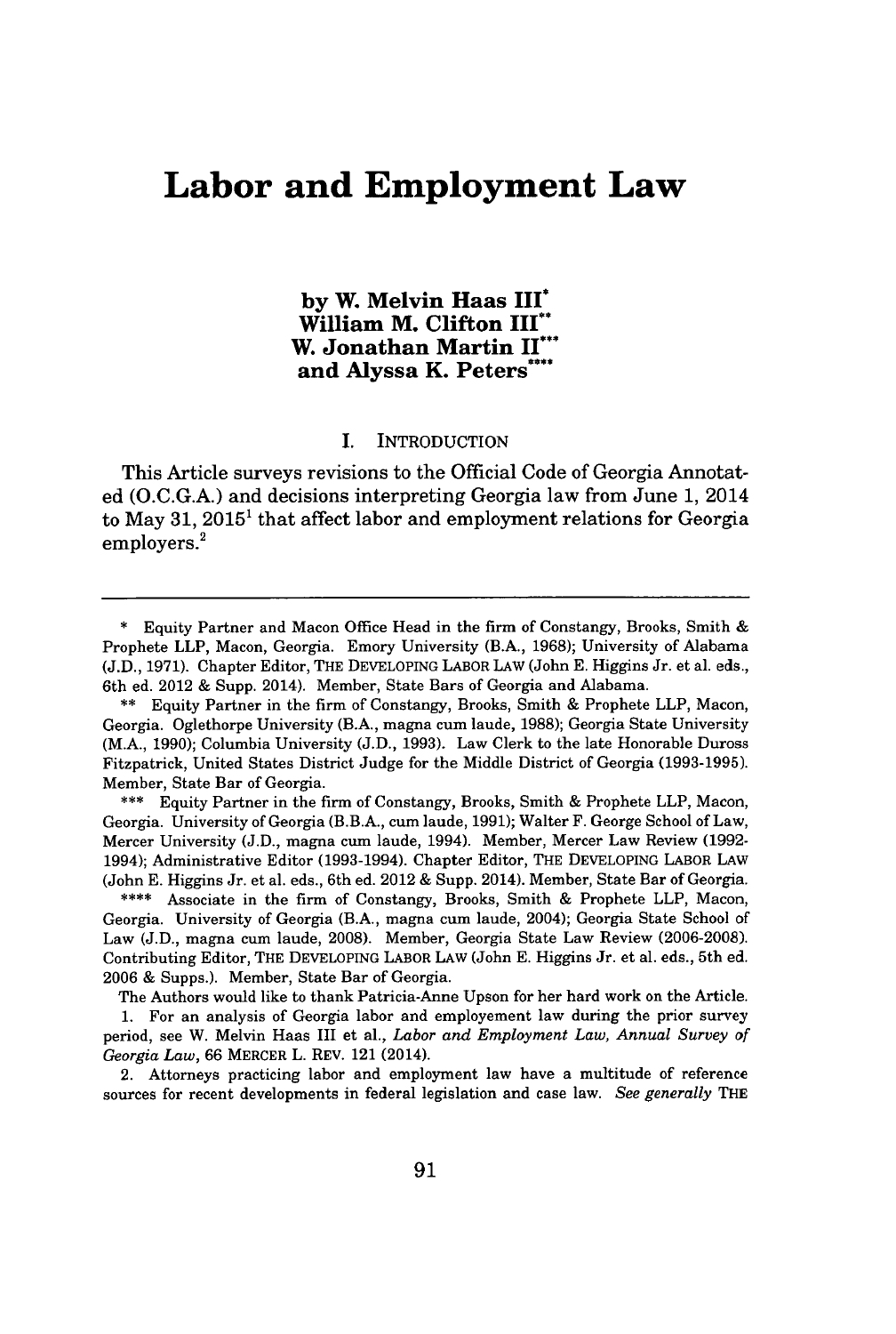Effective April **16, 2015,** individuals with certain serious medical conditions may legally use medical marijuana to treat those illnesses. Governor Nathan Deal signed "Haleigh's Hope Act" into law, making Georgia the thirty-sixth state (in addition to the District of Columbia) to legalize the use of medical marijuana in various forms.' Georgia has limited the use of medical marijuana to "low **THC** oil" **by** people with certain medical conditions-for example, cancer, multiple sclerosis, Amyotrophic lateral sclerosis **(ALS),** Parkinson's, sickle cell disease, seizures, and glaucoma.<sup>4</sup> While the law does not allow for the cultivation of marijuana or cannabis oil in Georgia, it does permit registered individuals to obtain it legally elsewhere, and possess and use it in Georgia without fear of prosecution from the state.<sup>5</sup> From the new bill, the Georgia Department of Public Health must implement a registry for qualifying individuals and distributing authorization cards.<sup>6</sup>

The Georgia Legislature specifically included language in the bill that is pertinent to employers:

**(f)** Nothing in this article shall require an employer to permit or accommodate the use, consumption, possession, transfer, display, transportation, sale, or growing of marijuana in any form, or to affect the ability of an employer to have a written zero tolerance policy prohibiting the on-duty, and off-duty, use of marijuana, or prohibiting any employee from having a detectable amount of marijuana in such employee's system while at work.'

DEVELOPING LABOR LAw (John **E.** Higgins Jr. et al. eds., 6th ed. 2012 **&** Supp. 2014); BARBRA T. **LINDEMANN, PAUL GROSSMAN & C.** GEOFFREY WEIRICH, EMPLOYMENT DISCRIMINATION LAw (Julia Campins et al. eds., 5th ed. 2012 **&** Supp. 2014); Patrick L. Coyle et al., *Labor and Employment, Eleventh Circuit Survey,* 64 MERCER L. REV. **865 (2013);** *Daily Labor Report,* BNA.coM, http://www.bna.com/daily labor-report-p5449 (last visited Sept. **30,** 2014). Accordingly, this Article is not intended to cover the latest developments in federal labor and employment law. Rather, this Article is intended only to cover legislative and judicial developments arising under Georgia state law during the survey period.

**<sup>3.</sup>** Sarah Phaff, *Employer's Corner: Medical Marijuana Law Could Create Legal Issues for Employers,* **MACON** TEL. (May **26, 2015),** http://www.macon.com/2015/05/26/3766227 medical-marijuana-law-could-create.html?rh=1#storylink=cpy.

<sup>4.</sup> Ga. H.R. Bill **1,** Reg. Sess. **(2015).**

**<sup>5.</sup>** *Id.*

*<sup>6.</sup> Id. §* 1-2.

*<sup>7.</sup> Id.*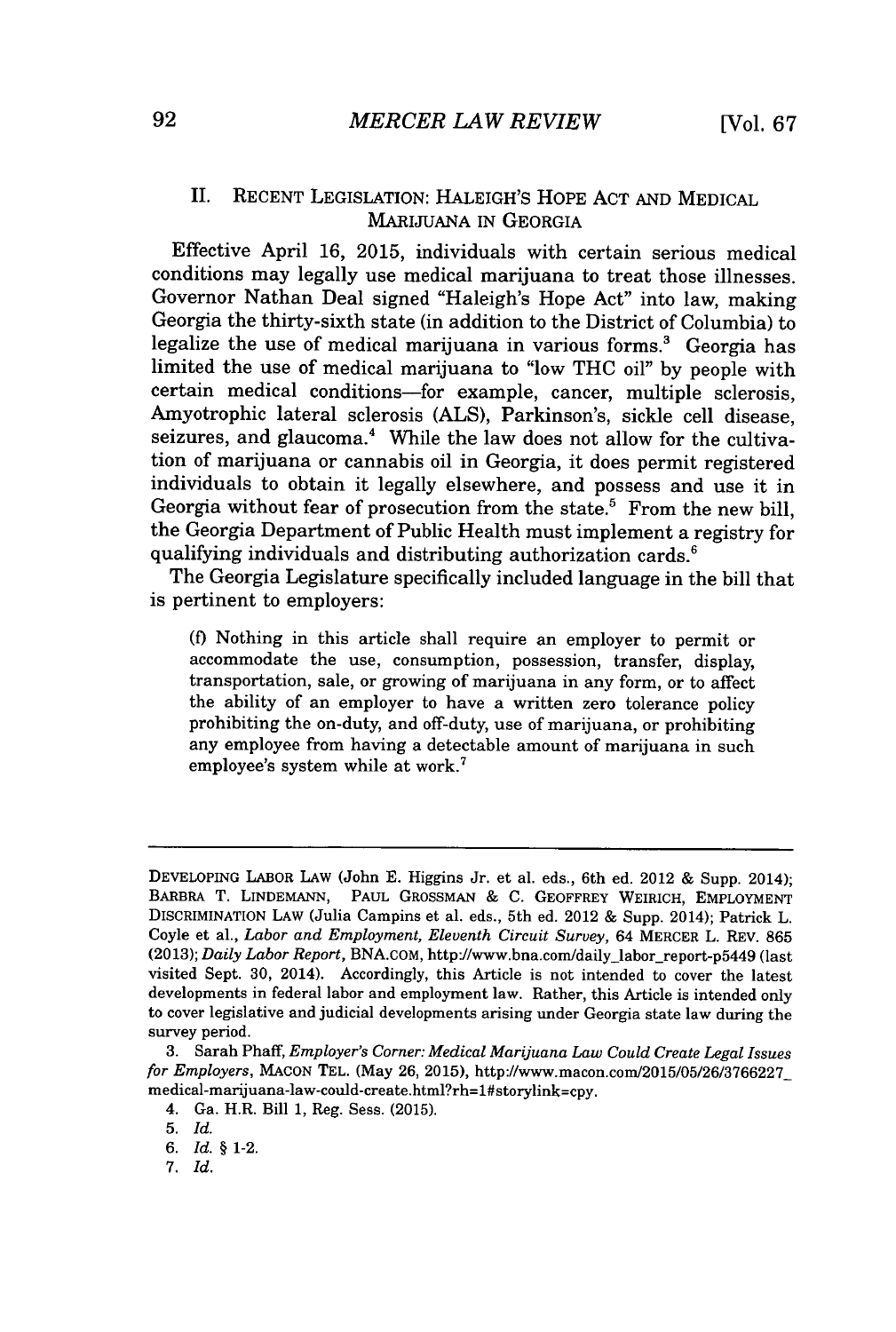This section emphasizes that the law does not require employers to change any of their policies regarding drug use in the workplace. $8$  This deference to employers includes the ability for employers to maintain a zero tolerance policy for their employees.<sup>9</sup> Georgia's employer-friendly provision shows that the representatives understand that "[e]mployers have a duty to their employees, customers, and the general public, to provide a safe and drug-free workplace."<sup>10</sup> For now, this provision also means that the law does not require employers to make reasonable accommodations under the Americans with Disabilities Act **(ADA),"** or otherwise, for those in the registry.<sup>12</sup> However, this scenario will likely be an area of case law that will be developed in the near future.

From the few cases decided on this issue around the United States.<sup>13</sup> the prevailing argument seems to be that as long as marijuana is illegal under federal law, employers will not have to accommodate for it, and it can be considered a cause for termination. In *Coats v. Dish Network,'<sup>4</sup>*the Colorado Supreme Court decided that "lawful activities" only refer to those activities that are lawful under both state and federal law.<sup>15</sup> The court in *Coats* found that since the Controlled Substances Act  $(CSA)^{16}$  prohibits the use of medical marijuana under federal  $law<sub>1</sub><sup>17</sup>$  and federal law supersedes any state law, then the use of marijuana, even for medical purposes, is not a lawful activity.<sup>18</sup> Therefore, in *Coats,* the plaintiff was barred from bringing a wrongful discharge claim after his employer terminated him for failing a drug  $test.<sup>19</sup>$ 

The United States Court of Appeals for the Ninth Circuit in *James v. City of Costa Mesa2<sup>0</sup>*addressed whether there can be "discrimination"

**11.** 42 **U.S.C. §§ 12101-12213** (2012).

- 14. **350 P.3d** 849 (Colo. **2015).**
- **15.** *Id.* at **852-53.**
- **16.** 21 **U.S.C. §§ 801-971** (2012).
- **17.** 21 **U.S.C. §** 844(a) (2012).
- **18.** See Gonzales v. Raich, 545 **U.S. 1,** 14 **(2005).**
- **19. 350 P.3d** at 849, **850, 851.**
- 20. **700 F.3d** 394 (9th Cir. 2012).

**<sup>8.</sup>** See *id.*

**<sup>9.</sup>** *Id.*

*<sup>10.</sup> See* Brief of Amici Curiae Pacific Legal Foundation and National Federation of Independent Business at **\*17,** Emerald Steel Fabricators, Inc. v. Bureau of Labor **&** Indus., **230 P.3d 518** (Or. 2010) (No. **S056265), 2009** WL **5704681,** at **\*17.**

<sup>12.</sup> Ga. H.R. Bill **1.**

*<sup>13.</sup> See generally* James v. City of Costa Mesa, **700 F.3d** 394 (9th Cir. 2012); Coats v. Dish Network, **LLC, 350 P.3d** 849 (Colo. **2015).**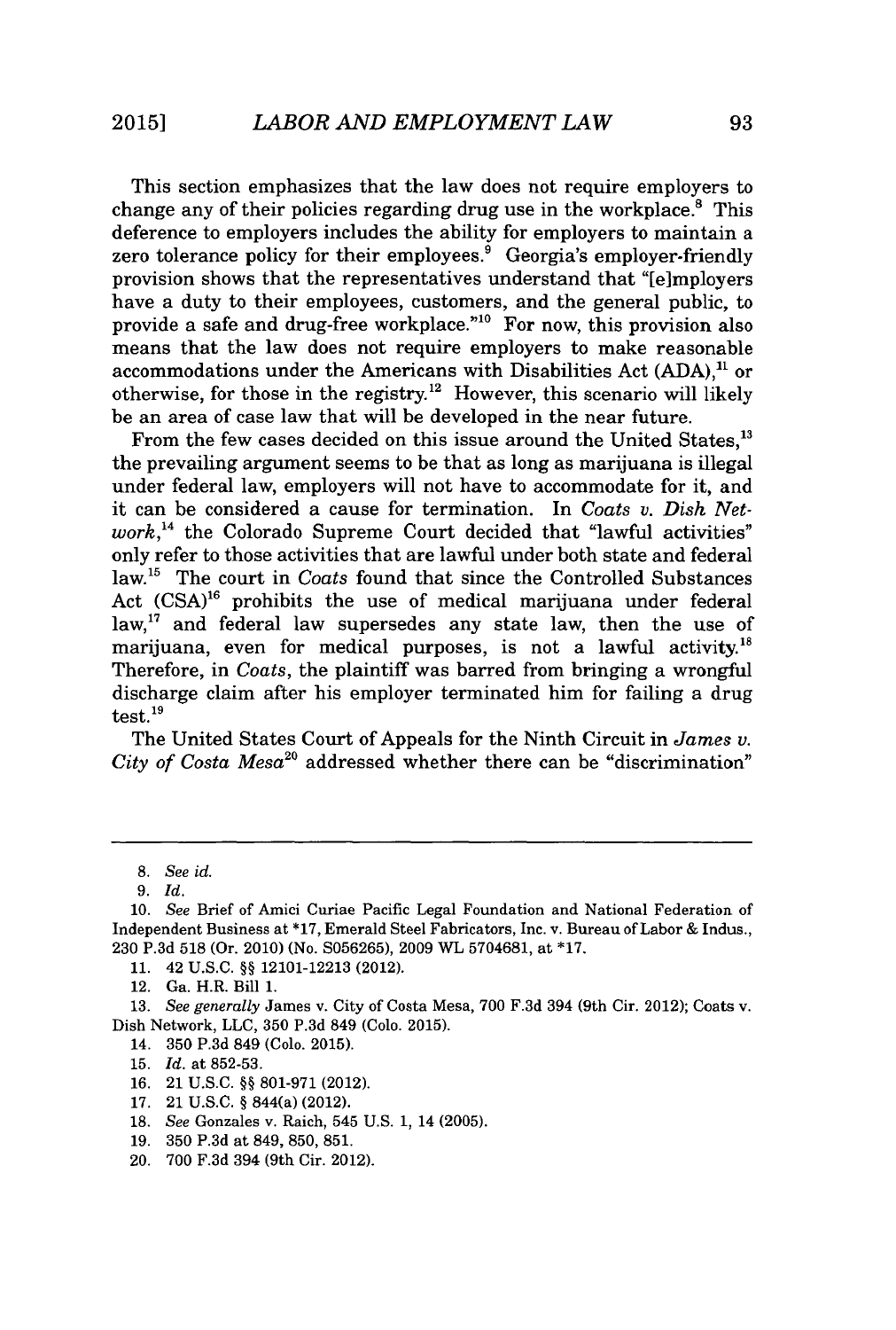against individuals who use medical marijuana.<sup>21</sup> In this case, the municipality sought to shut down medical marijuana dispensaries, and the plaintiffs filed suit, claiming discrimination against the availability of public services.<sup>22</sup> The court of appeals found that discrimination under the **ADA** does not apply to "an individual who is currently engaging in the illegal use of drugs, when the covered entity acts on the basis of such use."<sup>23</sup> Further, the court held that the CSA still prohibits using medical marijuana in any form, and without any explicit or implicit changes to the **CSA** or **ADA by** Congress, medical marijuana does not fall within any exception under the **ADA.<sup>2</sup> <sup>4</sup>**While this case is not specifically within the employment law realm, it does forecast the possible link, or lack thereof, between medical marijuana and the **ADA.**

#### III. WRONGFUL TERMINATION

### *A. At-Will Employment*

Under "at-will employment," an employer or employee may terminate the employee's **job** at any time with or without cause **by** either of them. $25$  While the status of at-will employment in other jurisdictions may be weakening,<sup>26</sup> the presumption in Georgia remains that all employment is at will unless a statutory or contractual exception exists.<sup>27</sup> "[T] this bar to wrongful discharge claims in the at will "[T]his bar to wrongful discharge claims in the at will employment context 'is a fundamental statutory rule governing employer-employee relations in Georgia."<sup>28</sup> Particularly, O.C.G.A. § 34-7-1<sup>29</sup> provides that "an indefinite hiring" is at-will employment.<sup>30</sup> The definition of an indefinite hiring includes contractual provisions specifying "permanent employment, employment for life, [and] employ-

**30.** *Id.*

<sup>21.</sup> *Id.* at **397.**

<sup>22.</sup> *Id.* at **396.**

**<sup>23.</sup>** *Id.* at **397** (quoting 42 **U.S.C. §** 12210(a) (2012)).

<sup>24.</sup> *Id.* at 401.

**<sup>25.</sup>** BLACK'S LAW DICTIONARY 641 (10th ed. 2014).

**<sup>26.</sup>** Haas et al., *supra* note **1,** at 124 **&** n.25 ("(T]he employment at will doctrine is weakening in many jurisdictions." (alteration in original) (quoting W. Melvin Haas III et al., *Labor & Employment Law, Annual Survey of Georgia Law,* **61** MERCER L. REV. **213,216 (2009))).**

**<sup>27.</sup>** See, e.g., Wilson v. City of Sardis, 264 Ga. **App. 178, 179, 590 S.E.2d 875, 877 (2003).**

**<sup>28.</sup>** Reid v. City of Albany, **276** Ga. **App. 171, 172, 622 S.E.2d 875, 877 (2005)** (quoting Reilly v. Alcan Aluminum Corp., **272** Ga. **279, 280, 528 S.E.2d 238,** 240 (2000)); *see also* **O.C.G.A. §** 34-7-1 **(2008).**

**<sup>29.</sup> O.C.G.A. §** 34-7-1 **(2008).**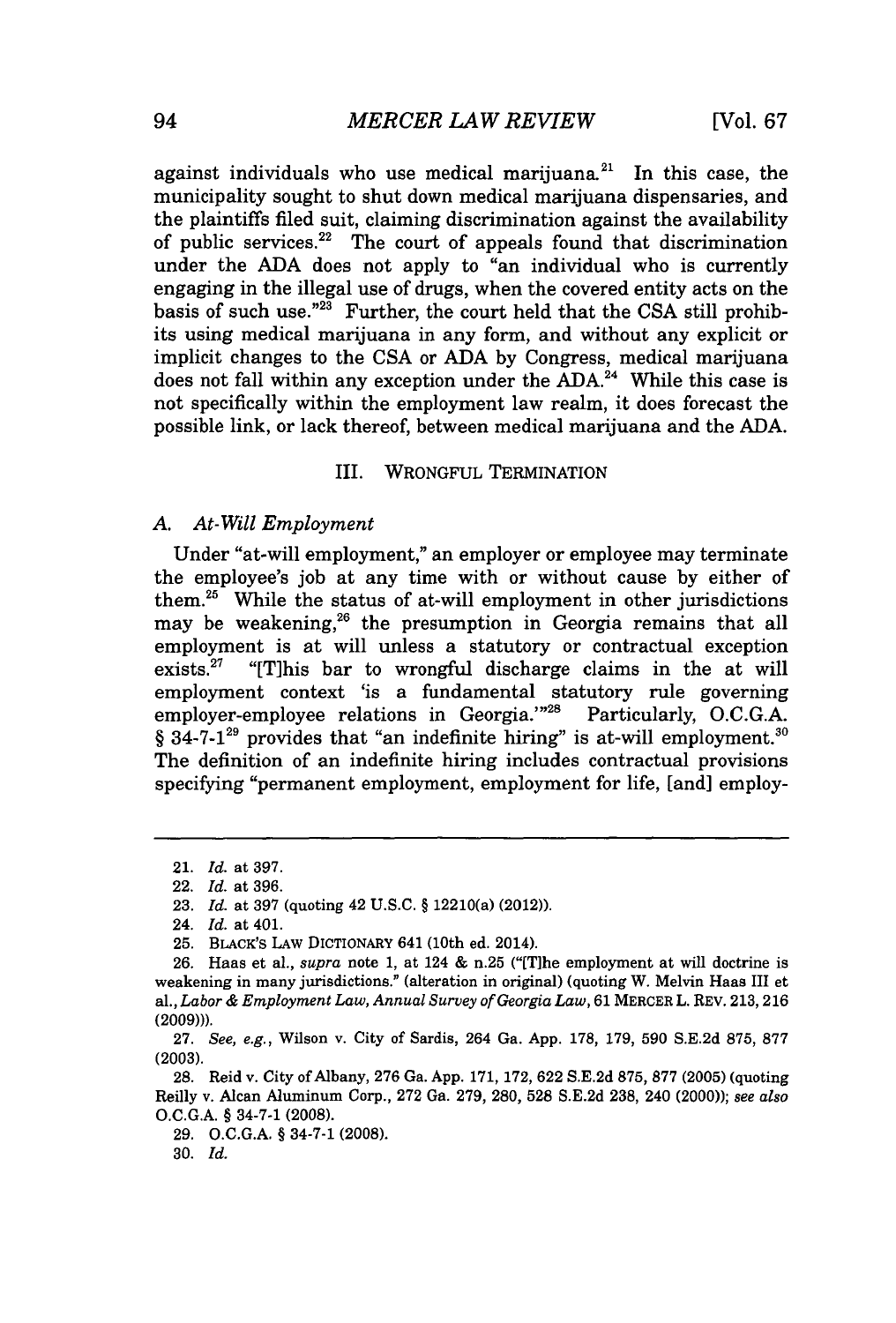ment until retirement."<sup>31</sup> Further, a contract specifying an annual salary does not create a definite period of employment.<sup>32</sup> However, if an employment contract does not specify a definite period of employment, any employment beyond the contractual period becomes employment at will that is subject to discharge without cause.<sup>33</sup>

Regardless of an employer's motives, the general rule in Georgia allows for the discharge of an at-will employee without creating "a cause of action for wrongful termination."<sup>34</sup> Moreover, oral promises between an employer and employee will not modify the relationship between the two because absent a written contract, an employee's status remains at will. $35$ 

### *B. Whistleblower Act*

Under the Georgia Whistleblower Act,<sup>36</sup> "[n]o public employer shall retaliate against a public employee for disclosing a violation of or noncompliance with a law, rule, or regulation to either a supervisor or a government agency **. . . .""** To make out a prima facie case, the plaintiff must prove four elements: "(1) he was employed **by** a public employer; (2) he made a protected disclosure or objection; **(3)** he suffered an adverse employment action; and (4) there is some causal relationship between the protected activity and the adverse employment action."<sup>38</sup>

In *Albers v. Georgia Board of Regents of the University System of Georgia*,<sup>39</sup> the court held that a protected whistleblowing activity only requires the plaintiff to have a reasonable belief that his objection or disclosure was in relation to a violation of the law, not that it was actually a violation of the law. $40$  Additionally, the court held that the

**35.** Balmer v. Elan Corp., **278** Ga. **227, 228-29, 599 S.E.2d 158, 161** (2004).

**36.** Ga. H.R. Bill 642, Reg. Sess., 2012 Ga. Laws 446 (codified at **O.C.G.A §** 45-1-4 (Supp. **2015));** *see also* Colon v. Fulton Cnty., 294 Ga. **93, 93, 751 S.E.2d 307, 308 (2013).**

**37. O.C.G.A §** 45-1-4(d)(2).

**38.** Albers v. Ga. Bd. of Regents of the Univ. Sys. of Ga., **330** Ga. **App. 58, 61, 766 S.E.2d 520, 523** (2014), *cert. applied for; see also* Forrester v. Ga. Dep't of Human Servs., **308** Ga. **App. 716, 722, 708 S.E.2d 660, 666** (2011).

**39. 330** Ga. **App. 58, 766 S.E.2d 520** (2014), *cert. applied for.*

40. *Id.* at **62, 766 S.E.2d** at **523.**

**<sup>31.</sup>** Ga. Power Co. v. Busbin, 242 Ga. **612, 613, 250 S.E.2d** 442, 443 **(1978)** (internal quotation marks omitted).

**<sup>32.</sup>** Ikemiya v. Shibamoto Am., Inc., **213** Ga. **App.** 271, 273, 444 **S.E.2d 351, 353** (1994).

**<sup>33.</sup>** Schuck v. Blue Cross **&** Blue Shield of Ga., Inc., 244 Ga. **App.** 147, 148, 534 **S.E.2d 533, 534 (2000).**

<sup>34.</sup> H&R Block **E.** Enters., Inc. v. Morris, **606 F.3d 1285,** 1294 (11th Cir. 2010) (quoting Nida v. Echols, **31** F. Supp. **2d 1358, 1376 (N.D.** Ga. **1998));** Fink v. Dodd, **286** Ga. **App. 363, 365,** 649 **S.E.2d 359, 362 (2007)** ("The employer[] with or without cause and regardless of its motives may discharge the employee without liability.") (alteration in original).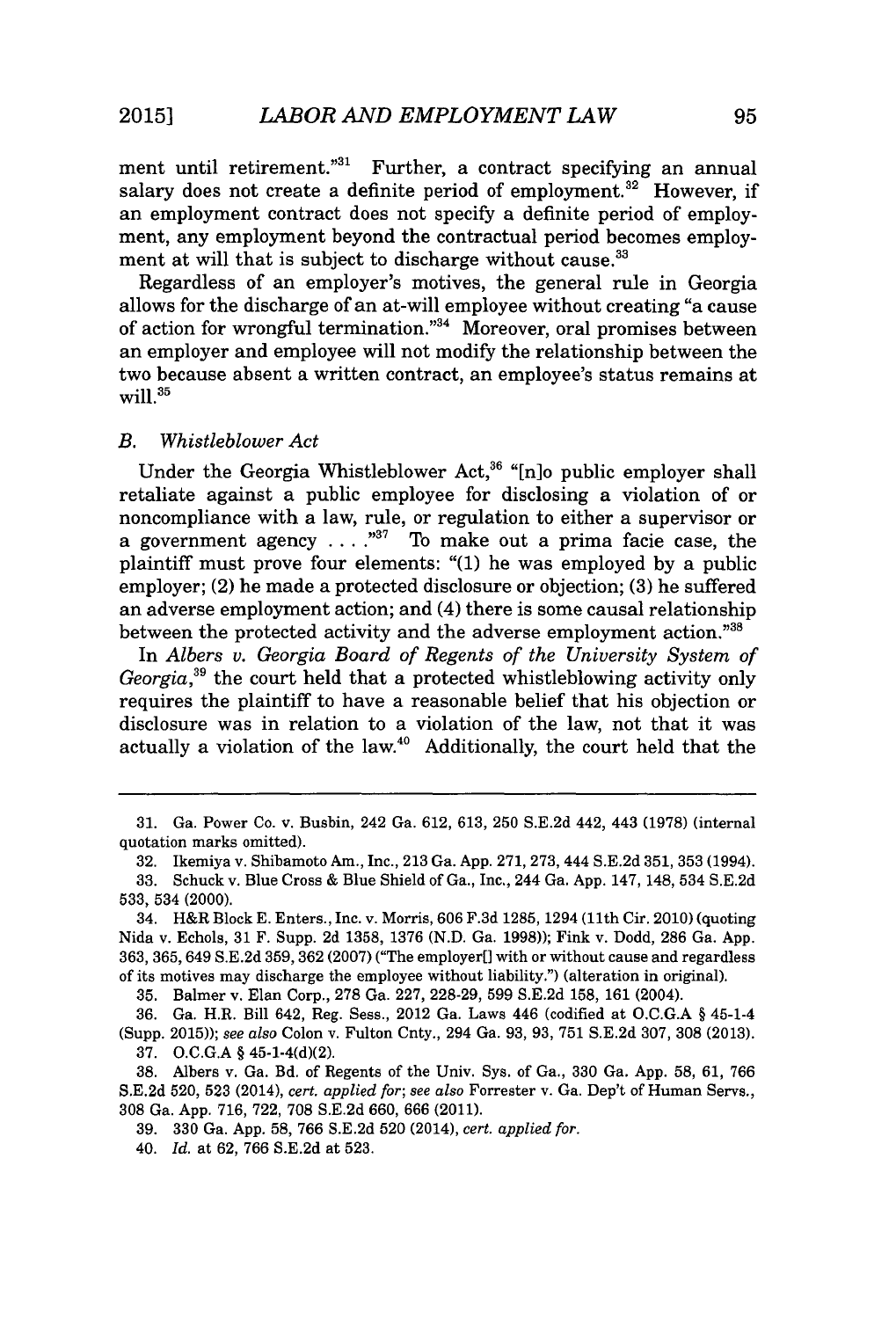statute of limitations only begins to run when an actual adverse employment action is taken against the employee.<sup>41</sup> Christopher Albers was the chief of police at Georgia Perimeter College **(GPC)** until he was given written notice of his termination on November **19, 2009.** Albers alleged retaliation, claiming that he was engaged in a protected activity when he refused a request from the administration to speak to the district attorney about dropping or reducing charges against a student involved in a theft. **GPC** Human Resources began their own investigation of the incident and, according to Albers, interfered with the criminal investigation. Subsequently, the relationship between the police department and the administration deteriorated.<sup>42</sup>

On June **25, 2009,** human resources advised Albers to either resign or face termination. He initially agreed to resign. However, Albers changed his mind and refused to sign. On November **19, 2009,** he was terminated for "unsatisfactory job performance."<sup>43</sup> The Georgia Court of Appeals held that Albers had successfully presented a prima facie case for whistleblower retaliation and that there were questions of fact as to the reason for termination and the causation element.<sup>44</sup> The court also pointed out that the claim was not barred from the one year statute of limitations because the limitations period only begins when there is "a definitive decision to take adverse action against" the employee, rather than a "threatened termination."

## *IV.* **NEGLIGENT** HIRING OR RETENTION

Under O.C.G.A § 34-7-20,<sup>46</sup> "[t]he employer is bound to exercise ordinary care in the selection of employees and not to retain them after knowledge of incompetency. $n_{47}$  The Georgia Court of Appeals held that this statute imposes a duty on the employer to "warn other employees of dangers incident to employment that 'the employer knows or ought to know but which are unknown to the employee.'"<sup>48</sup> To sustain an action for negligent hiring, the plaintiff must prove the employer hired an employee whom "the employer knew or should have known posed a risk of harm to others where it [was] reasonably foreseeable from the

<sup>41.</sup> *Id.* at **65, 766 S.E.2d** at **525.**

<sup>42.</sup> *Id.* at **58, 59-60, 766 S.E.2d** at **521-22.**

<sup>43.</sup> *Id.* at **60-61, 766 S.E.2d** at **522.**

*<sup>44.</sup> Id.* at **62-63, 766 S.E.2d** at 523-24.

<sup>45.</sup> *Id.* at **65, 766 S.E.2d** at **525.**

<sup>46.</sup> **O.C.G.A §** 34-7-20 **(2008).**

*<sup>47.</sup> Id.*

<sup>48.</sup> Tecumseh Prods. Co. v. Rigdon, **250** Ga. **App. 739,** 740, **552 S.E.2d 910, 912** (2001) (quoting **O.C.G.A §** 34-7-20).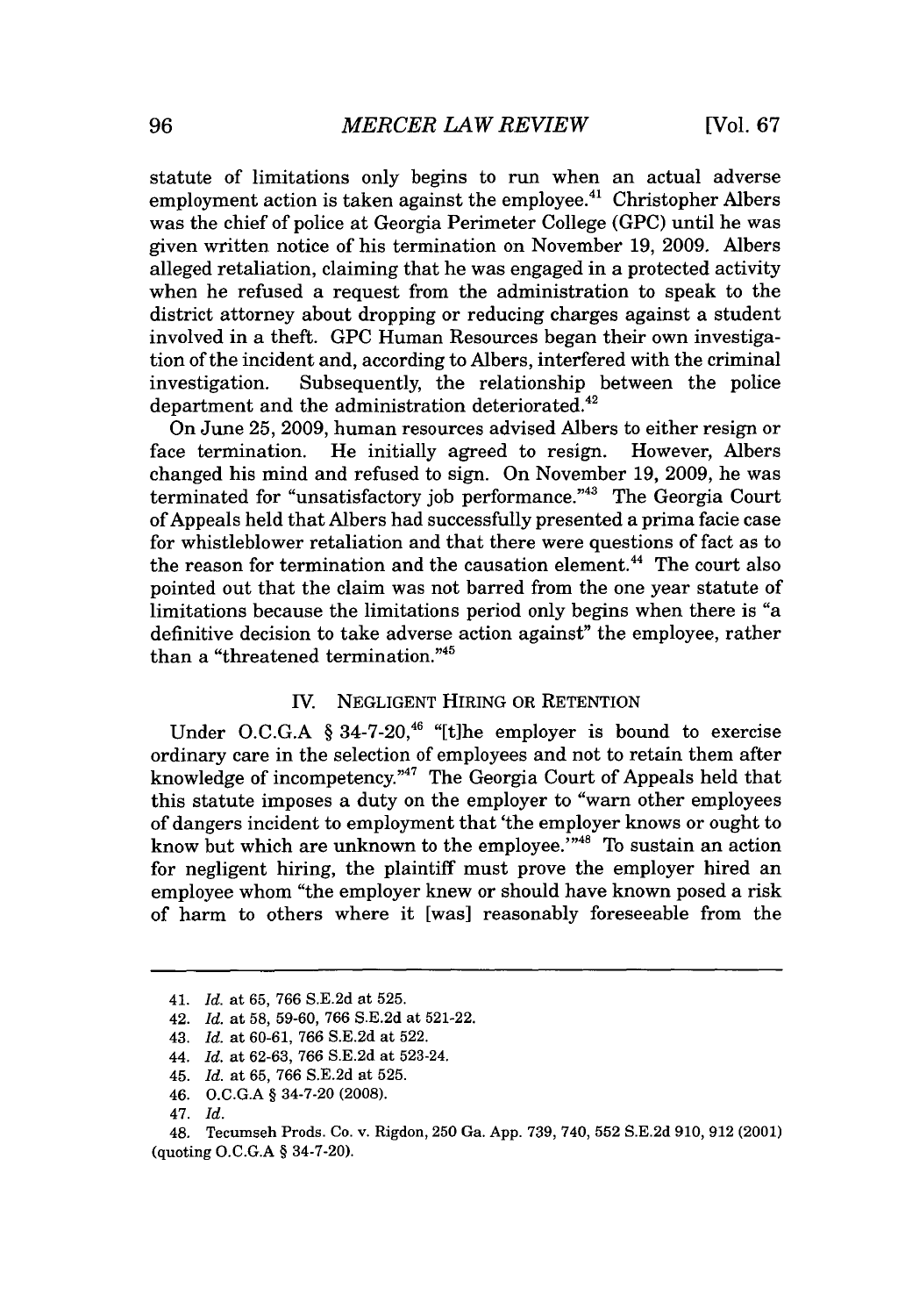employee's tendencies or propensities that the employee could cause the type of harm sustained by the plaintiff."<sup>49</sup> Typically, "the determination of whether an employer used ordinary care in hiring an employee is a jury issue, $10^{10}$  and is only a question of law "where the evidence is plain, palpable and undisputable."<sup>51</sup>

In *Allen v. Zion Baptist Church of Braselton,* **52** the court of appeals reversed the grant of summary judgment.<sup>53</sup> The court concluded that there were genuine issues of material fact on each element namely, negligent hiring, retention, and supervision.<sup>54</sup> In this case, Zion Baptist Church allowed a volunteer to interact with the church youth group without first doing a complete investigation into his background and references. The volunteer took a child into the woods across from the church and molested him. The parents of the child subsequently brought a claim against the church for negligent hiring, retention, and supervision.<sup>55</sup> First, the court determined that there was a question of fact on whether the attack was "wholly unrelated" to the circumstances of the employment as a volunteer because the man met the victim at a church event and the attack happened across the street from the church." Second, there was a question of material fact on whether the church exercised ordinary care in hiring the volunteer because they failed to check the references of the volunteer before allowing him to work with children unsupervised.<sup>57</sup>

In *Graham v. City of Duluth*,<sup>58</sup> the Georgia Court of Appeals held that summary judgment was not appropriate where there were genuine issues of material fact on the pre-employment investigation and the failure to follow the set procedures for the police department.<sup>59</sup> Matthew Dailey applied for employment with the City of Duluth's Police Department, but the department did not consider him for an open position until a year later. Between the time of his initial application

**57.** *Id.* at **215, 761 S.E.2d** at **611.**

<sup>49.</sup> Munroe v. Univ. Health Servs., Inc., **277** Ga. **861, 863, 596 S.E.2d** 604, **606** (2004) (internal quotation marks omitted).

**<sup>50.</sup>** *Tecumseh,* **250** Ga. **App.** at 741, **552 S.E.2d** at **912.**

**<sup>51.</sup>** *Munroe,* **277** Ga. at **864, 596 S.E.2d** at **607** (quoting Robinson v. Kroger Co., **268** Ga. **735, 739,** 493 **S.E.2d** 403, 408 **(1977)).**

**<sup>52. 328</sup>** Ga. **App. 208, 761 S.E.2d 605, 607** (2014), *cert. denied,* **2015** Ga. **LEXIS 60 (2015).**

**<sup>53.</sup>** *Id.* at **208-09, 761 S.E.2d** at **607.**

<sup>54.</sup> *Id.*

**<sup>55.</sup>** *Id.* at 210-11, **761 S.E.2d** at **608-09.**

**<sup>56.</sup>** *Id.* at **213, 761 S.E.2d** at **610.**

**<sup>58. 328</sup>** Ga. **App.** 496, **759 S.E.2d** 645 (2014), *reconsideration denied* **(July 23,** 2014), *cert. denied,* **2015** Ga. LEXIS **32 (2015).**

**<sup>59.</sup>** *Id.* at **503, 759 S.E.2d** at **651.**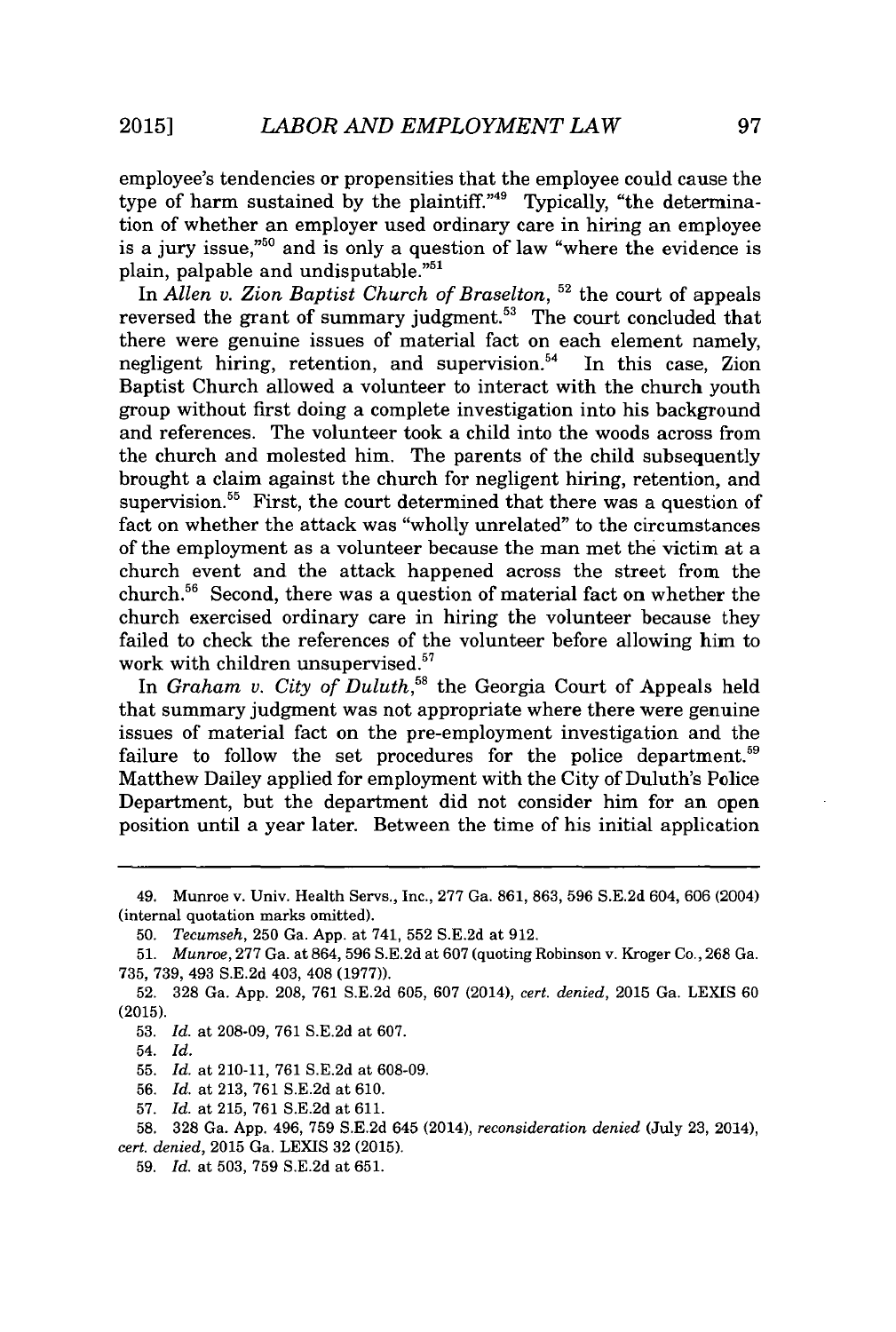and his hiring, Dailey was arrested and involuntarily committed to the hospital for drunkenly wielding his service weapon at his neighbors. The police department was not aware of this incident when they hired Dailey. Some years later, Dailey assaulted a civilian.<sup>60</sup> The court held that while the city was not liable under respondeat superior for Dailey's actions because he was not acting in furtherance of his employer's business, there was a question for the jury on whether it was "reasonably foreseeable from the employee's tendencies or propensities that the employee could cause the type of harm sustained by the plaintiff."<sup>61</sup> The department set forth procedures requiring an update to the application before the "new hire" status was given, and if the department had updated the application, then they might have found the incident involving Dailey drunkenly brandishing his weapon to his neighbors.<sup>62</sup>

Likewise, in *Hardison v. Enterprise Rent-A-Car*,<sup>63</sup> the court of appeals reversed the trial court's grant of summary judgment for the negligent retention claim because it determined that the management previously received multiple reports of the employee's questionable behavior. $64$ Marshall Hardison and Tarsha Tarver were drivers at Enterprise. While they were transferring cars, there was an incident where Tarver verbally and physically assaulted Hardison. Following the incident, Enterprise terminated both employees. According to testimony **by** management and co-workers, Tarver displayed this behavior at Enterprise in the past, but the employer never formally reprimanded him. Among other claims, Hardison brought a claim for negligent retention.<sup>65</sup> On appeal, the court found that there was enough evidence to create a factual dispute on whether "Enterprise knew or should have known of Tarver's propensity to commit the violent act of which he complains."<sup>66</sup>

## V. **RESPONDEAT** SUPERIOR

Under the doctrine of respondeat superior, an employer may be held vicariously liable for the negligence or intentional torts of employees that are committed within the scope of their employment.<sup>67</sup> To hold an

**<sup>60.</sup>** *Id.* at 498, **500, 759 S.E.2d** at 648, 649.

*<sup>61.</sup> Id.* at **505, 759 S.E.2d** at **652-53** (quoting *Munroe,* **277** *Ga. at* **863, 596 S.E.2d** at **606)** (internal quotation marks omitted).

**<sup>62.</sup>** *Id.* at **503,** 504, **759 S.E.2d** at **651, 652.**

**<sup>63. 331</sup>** Ga. **App. 705, 771 S.E.2d** 402 **(2015).**

*<sup>64.</sup> Id.* at **708, 771 S.E.2d** at 403.

**<sup>65.</sup>** *Id.* at **706, 771 S.E.2d** at 402.

*<sup>66.</sup> Id.* at **707, 771 S.E.2d** at 403.

**<sup>67.</sup>** CHARLES R. ADAMS III, GEORGIA LAW OF TORTS **§ 7:2 (2015-2016** ed.).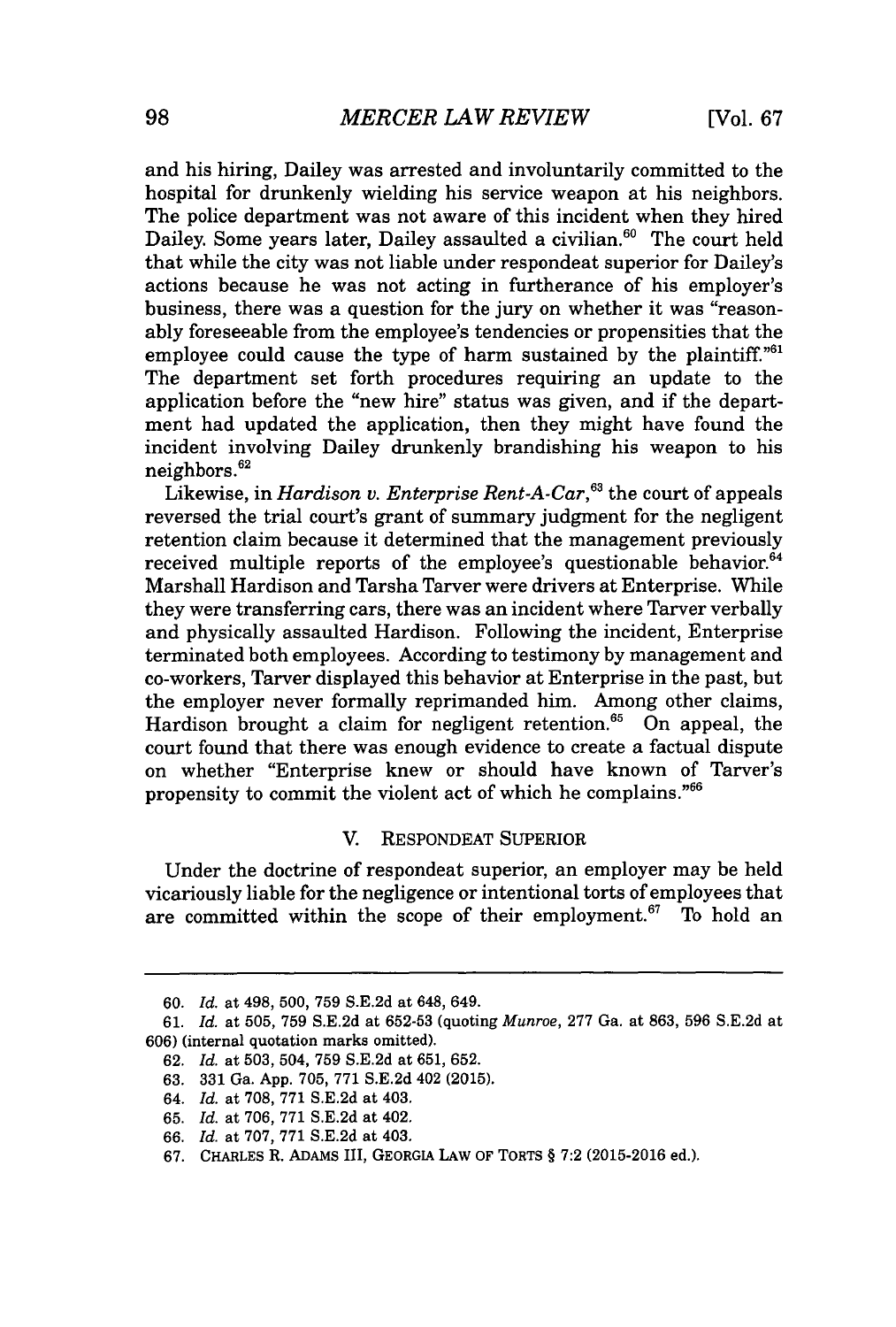employer vicariously liable for the torts of an employee, the following two elements must be established: **(1)** the employee was acting in furtherance of the employer's business; and (2) the employee was acting within the scope of the employer's business.<sup>68</sup>

## *A. Scope of Employment*

In *Ambling Management Co., LLC v. Miller,"* the Georgia Supreme Court affirmed the decision of the court of appeals to overturn the summary judgment order from the trial court.<sup> $70^\circ$ </sup> In this case, an offduty police officer, who worked security for an apartment complex, shot a visitor to the apartment complex when he suspected the visitor was involved in a drug transaction. The visitor filed suit, claiming a The visitor filed suit, claiming a multitude of torts, including battery, assault, and false imprisonment.<sup>71</sup> The court reasoned that summary judgment for Ambling (the apartment complex) was not proper because there were questions of material fact concerning the scope of employment of the officer *"at the time the causes of action arose."<sup>72</sup>*That is, the time period to focus on in determining who should be held liable for the officer's actions, the apartment complex or police department, is when the tort arose.<sup>73</sup>

In this survey period, the court of appeals decided three respondeat superior cases in which the employee was driving a company vehicle when the accident occurred. In all of these cases, the court held that the employees were not acting within the scope of their employment, and thus, the employers were not liable for the employee's actions.<sup>74</sup> In cases where the employee is driving the employer's vehicle, there is "a presumption **.** . **.** that the employee was acting in the course and scope of his employment at the time of the collision."<sup>75</sup> Therefore, the burden is on the employer to show evidence to the contrary, and if it does, then the burden shifts back to the plaintiff to present "uncontradicted evidence" that the employee was acting within the scope of his employ-

 $\ddot{\phantom{a}}$ 

**68.** *Id.*

**75.** *Archer Forestry, LLC,* **331** Ga. **App.** at **679, 771 S.E.2d** at **380** (quoting *Sandford,* **330** Ga. **App.** at 254, **765 S.E.2d** at 424).

**<sup>69. 295</sup>** Ga. **758,** 764 **S.E.2d 127** (2014).

**<sup>70.</sup>** *Id. at* **759,** 764 **S.E.2d** at **128.**

**<sup>71.</sup>** *Id. at* **758, 760-61,** 764 **S.E.2d** at **128, 129-30.**

**<sup>72.</sup>** *Id. at* **764-65,** 764 **S.E.2d** at **132** (emphasis in original).

**<sup>73.</sup>** *Id. at* **763,** 764 **S.E.2d** at **131.**

<sup>74.</sup> *See generally* Archer Forestry, **LLC** v. Dolatowski, **331** Ga. **App. 676, 771 S.E.2d 378 (2015);** Mastec **N.** Am., Inc. v. Sandford, **330** Ga. **App. 250, 765 S.E.2d** 420 (2014), *reconsideration denied* (Dec. **8,** 2014), *cert. denied,* **2015** Ga. LEXIS **160 (2015); CGL** Facility Mgmt., **LLC** v. Wiley, **328** Ga. **App. 727, 760 S.E.2d 251** (2014), *reconsideration denied* (July **31,** 2014), *cert. denied,* 2014 Ga. LEXIS **861** (2014).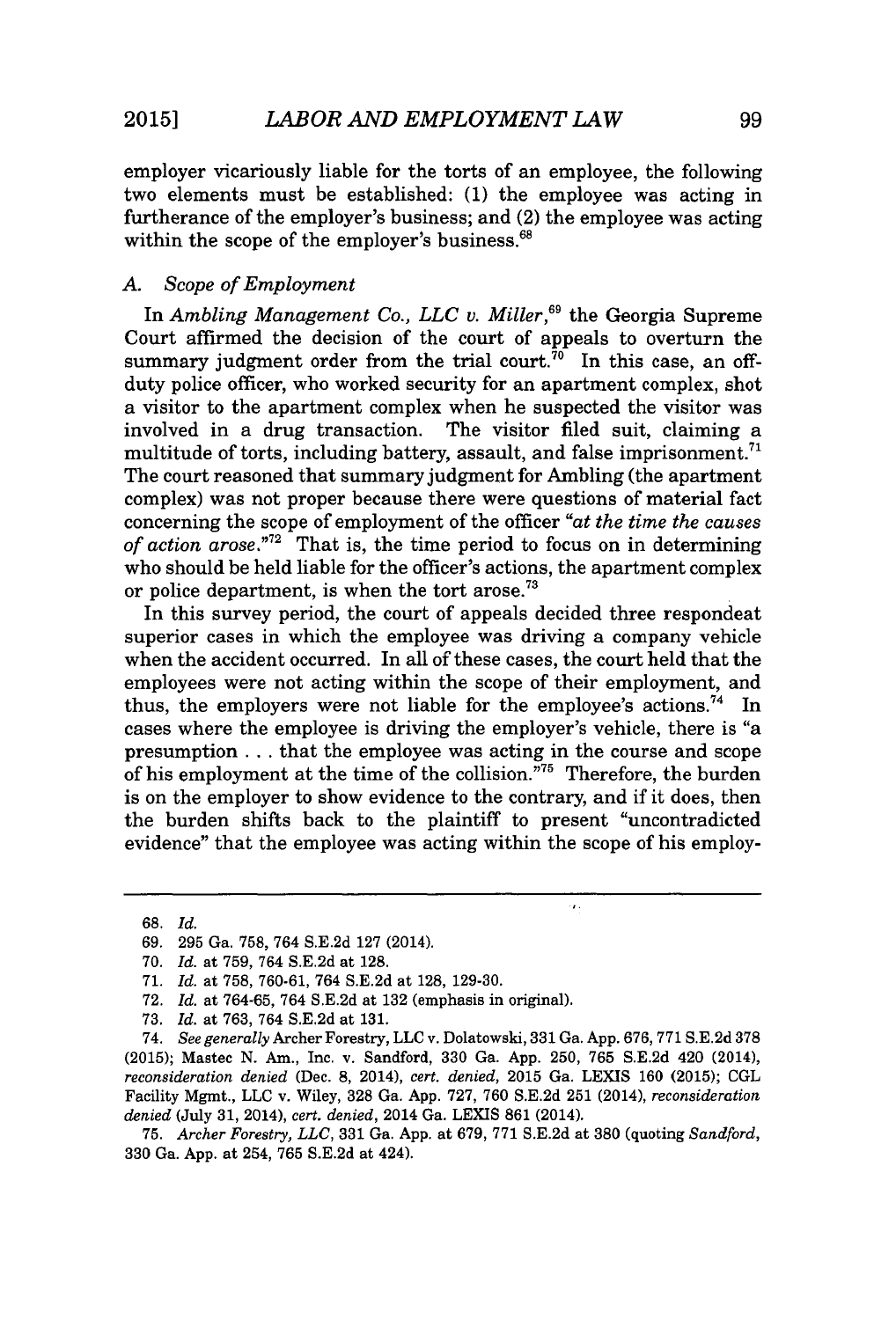ment.<sup>76</sup> It is commonly held that an employee's commute to and from work is not within the scope of his employment. $77$ 

In *Archer Forestry v. Dolatowski*,<sup>78</sup> the employee was traveling home in the company vehicle when he caused an accident with the plaintiff.<sup>79</sup> Here, the court held that since the employee was clearly on his way home from work, and the plaintiff offered no evidence to show otherwise, the employer could not be held liable for the employee's actions.<sup>80</sup> In *CGL Facility Management, LLC v. Wiley,"'* the court concluded the same when an employee, driving a company vehicle on his way into work, swerved over the centerline and killed the driver of the other car.<sup>82</sup> Lastly, in *Mastec North America, Inc. v. Sandford*<sup>83</sup> the court held that since the employee was driving the company van home after work when the accident occurred, he was not in the scope of employment at the time of the injury.<sup>84</sup> The plaintiff attempted to show that the employee was still in the scope of employment because he had not finished the paperwork from his last **job,** but the company policy clearly stated that driving home was not working time, even if the paperwork was incomplete.<sup>85</sup>

## *B. Borrowed Servant*

**A** commonly recognized exception to respondeat superior is the borrowed servant rule.<sup>86</sup> This rule relieves an employer from liability when they have lent their employee to another employer.<sup>87</sup> To constitute a borrowed servant, the relationship must meet each of the following: **"(1)** the special master had complete control and direction of the servant for the occasion; (2) the general master has no such control[;] and **(3)** the special master had the exclusive right to discharge the

*<sup>76.</sup> Id.*

**<sup>77.</sup>** *Id. at 679,* **771 S.E.2d** *at* **381.**

**<sup>78. 331</sup>** Ga. **App. 676, 771 S.E.2d 378 (2015).**

*<sup>79.</sup> Id. at 679,* **771 S.E.2d** at **381.**

**<sup>80.</sup>** *Id. at* **680, 771 S.E.2d** at **381.**

**<sup>81. 328</sup>** Ga. **App. 727, 760 S.E.2d 251** (2014), *reconsideration denied* (July **31,** 2014), *cert. denied,* 2014 Ga. LEXIS **861** (2014).

**<sup>82.</sup>** *Id. at* **727, 760 S.E.2d** at **253.**

**<sup>83. 330</sup>** Ga. **App.** 250, **765 S.E.2d 420** (2014), *reconsideration denied* (Dec. 8, 2014), *cert. denied,* **2015** Ga. LEXIS **160 (2015).**

<sup>84.</sup> *Id. at* **256-57, 765 S.E.2d** at 425.

**<sup>85.</sup>** *Id. at* **255-56, 765 S.E.2d** at 424-25.

**<sup>86.</sup>** Garden City v. Herrera, **329** Ga. **App. 756, 758, 766 S.E.2d 150, 152** (2014), *cert. denied,* **2015** Ga. **LEXIS 109 (2015).**

**<sup>87.</sup>** *Id. at* **758, 766 S.E.2d** at **152.**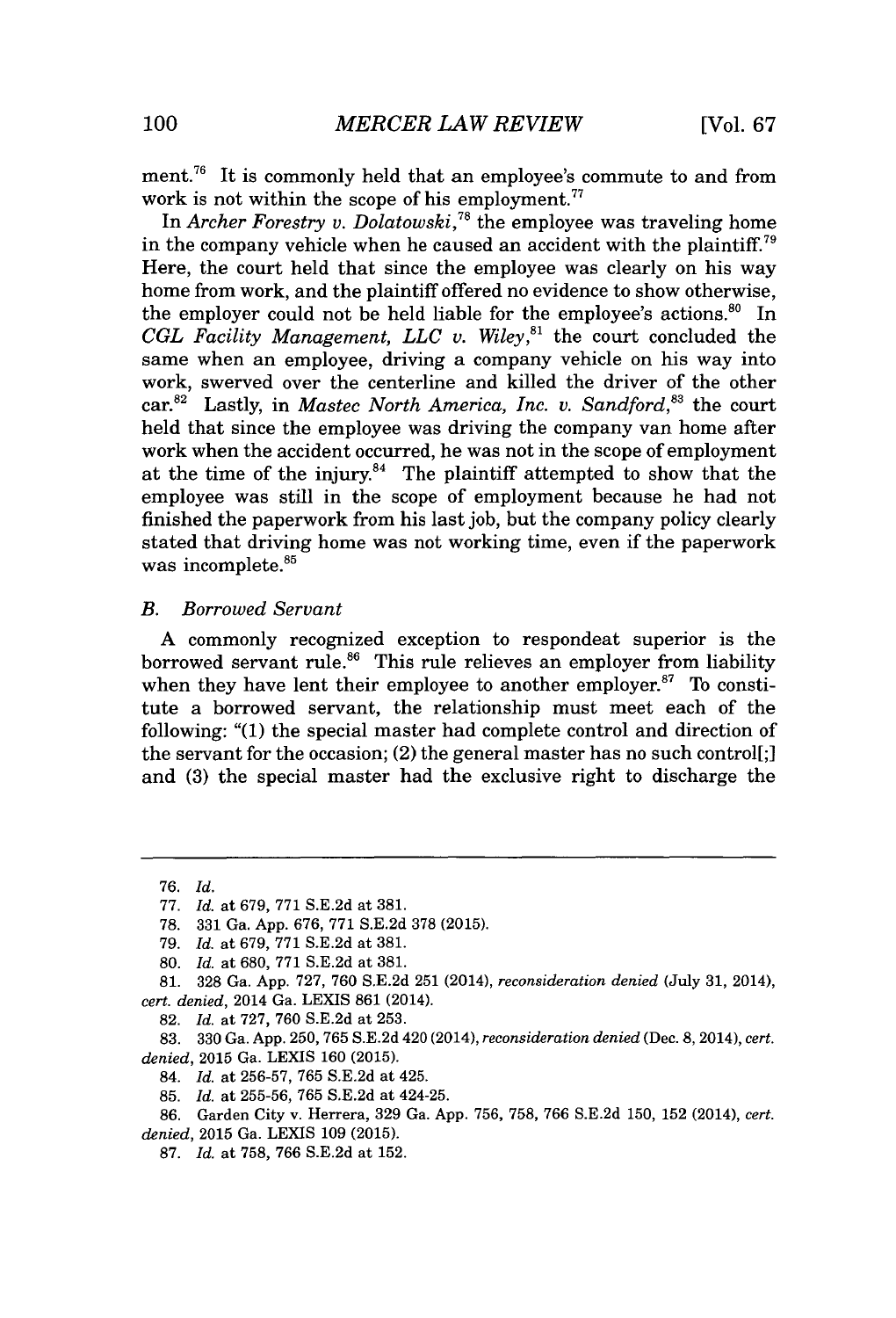servant."<sup>88</sup> When evaluating each of these prongs, courts have indicated that the time to focus on is when the "injury occurred" for the "specific task for which the servants are loaned."<sup>89</sup>

In *Garden City v. Herrera,"o* the court of appeals reversed the trial court's denial of summary judgment and held that an officer in a multijurisdictional taskforce met each prong of the borrowed servant test. $9^1$  Garden City and Chatham County entered into an agreement to form a multijurisdictional drug unit, which allowed the City to assign a police officer to the unit. While an officer was a member of that unit, he would remain a city employee and the city's police chief had the authority to remove him, but the commanding officer of the unit had "exclusive directive supervision and authority" over the officer. Judd Robert West, the officer assigned to the unit **by** the City, had a car accident while driving from one operation's location to another pursuant to an order given by the unit's commanding officer.<sup>92</sup> The court held that the third prong of the borrowed servant test, whether there is an exclusive right to discharge the servant, was satisfied.<sup>93</sup> The court reasoned that, when properly focusing only on the specific task for which the master loaned the servant, the commanding officer was the only person who had the right to discharge the officer from the activity when the accident occurred.<sup>94</sup>

### VI. RESTRICTIVE **COVENANTS**

In 2011, the law in Georgia on restrictive covenants underwent major changes when the voters approved a constitutional amendment.<sup>95</sup> Prior to the amendment, courts only allowed non-compete agreements when they placed a partial restraint solely on trade, rather than a general restraint.<sup>96</sup> As a result, any covenant that placed a general restraint was void, and notwithstanding a severability clause, would void the entire agreement.<sup>97</sup> Under the amendment, courts focus their analysis

**93.** *Id.* at **761, 766 S.E.2d** at 154.

**<sup>88.</sup>** *Id.* at **758-59, 766 S.E.2d** at **152** (alteration in original) (quoting Six Flags Over Ga., Inc. v. Hill, 247 Ga. **375, 377, 276 S.E.2d 572,** 574 **(1981)).**

**<sup>89.</sup>** *Id.* at **759, 766 S.E.2d** at **152-53** (emphasis omitted) (quoting **Fulghum** Indus. v. Pollard Lumber Co., **106** Ga. **App.** 49, **52, 126 S.E.2d** 432, 435 **(1962)).**

**<sup>90. 329</sup>** Ga. **App. 756, 766 S.E.2d 150** (2014), *cert. denied,* **2015** Ga. LEXIS **109 (2015). 91.** *Id.* at **756-57, 761, 766 S.E.2d** at **151,** 154.

**<sup>92.</sup>** *Id.* at **757, 766 S.E.2d** at **151-52.**

<sup>94.</sup> *Id.*

**<sup>95.</sup>** *See* **GA. CONST.** art. III, *§* **6,** para. 5(c)(3).

**<sup>96.</sup>** *See* **O.C.G.A §** 13-8-2(a) (2010 **&** Supp. **2015).**

**<sup>97.</sup>** Vulcan Steel Structures, Inc. v. McCarty, **329** Ga. **App.** 220, 224, 764 **S.E.2d** 458, 462 (2014).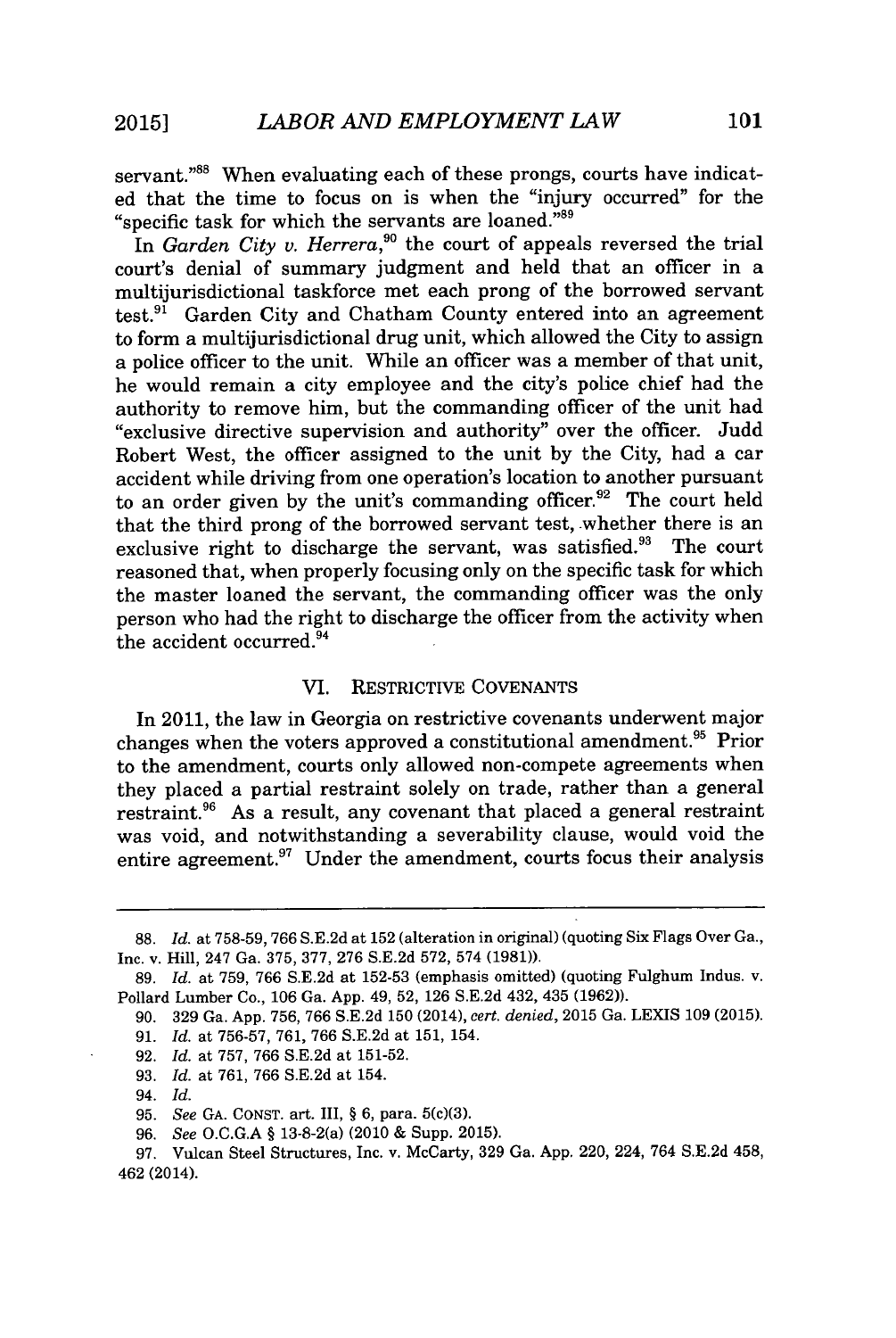on whether a covenant reasonably restricts future employment.<sup>98</sup> The amendment also allows the courts to blue pencil agreements made after  $2011$  to avoid invalidating the entire agreement.<sup>99</sup> However, agreements made before the approval of the amendment are not subject to blue penciling.<sup>100</sup> These prior agreements will be held valid as a partial restraint on trade only when the agreement is specific and reasonable in regard to duration, territorial coverage, and scope of the prohibited activities. **<sup>101</sup>**

In *Vulcan Steel Structures, Inc. v. McCarty*,<sup>102</sup> the court of appeals overturned the holding in *Covington v. D.L. Pimper Group*<sup>103</sup> to the extent that a non-solicitation clause could prevent a former employer from communicating with unsolicited customers.'<sup>0</sup>4 In **2008,** Gary John McCarty entered into a covenant with Vulcan Steel Structures to not solicit customers for two years. He went to work for Vulcan's competitor, and unsolicited customers interested in working with him and his new employer contacted him.<sup>105</sup> The court held that this was unreasonable and, therefore, a clause preventing the acceptance of business from unsolicited clients was void.<sup>106</sup> Since this agreement was made before the 2011 amendment, the entire agreement was, in turn, void.<sup>107</sup>

Conversely, in *Fab'rik Boutique, Inc. v. Shops Around Lenox, Inc.,'* the court of appeals upheld a radius restriction because it was reasonable in duration, territorial coverage, and scope of activity.<sup>109</sup> In 2009. Fab'rik Boutique, Inc. (Fab'rik) and Shops Around Lenox, Inc. (Shops Around Lenox) entered into a lease agreement, which contained a restrictive covenant that Fab'rik could not open up another Fab'rik store

102. **329** Ga. **App.** 220, 764 **S.E.2d** 458 (2014).

**103.** 248 Ga. **App. 265,** 546 **S.E.2d 37** (2001), *overruled by* Vulcan Steel Structures, Inc. v. McCarty, **329** Ga. **App.** 220, 764 **S.E.2d** 458 (2014).

104. *Vulcan Steel Structures, Inc.,* **329** Ga. **App.** at 224, 764 **S.E.2d** at 461-62.

**105.** *Id.* at 220-21, 222, 764 **S.E.2d** at 459, 460.

- **106.** *Id.* at 222, 764 **S.E.2d** at 460.
- **107.** *Id.* at 220, 764 **S.E.2d** at 459.
- **108. 329** Ga. **App.** 21, **763 S.E.2d** 492 (2014), *cert. denied,* 2014 Ga. LEXIS 994 (2014).
- **109.** *Id.* at **25, 763 S.E.2d** at 496.

**<sup>98.</sup> GA. CONST.** art. III, **§ 6,** para. 5(c)(3); *see also* **O.C.G.A § 13-8-50** (2010 **&** Supp. **2015).** For a more in-depth legislative and political history of the restrictive covenant constitutional amendment, *see* Haas et al., *supra* note **1,** at **132-33.**

**<sup>99.</sup>** *Vulcan Steel Structures, Inc.,* **329** Ga. **App.** at 220, 764 **S.E.2d** at 459.

*<sup>100.</sup> See, e.g.,* Lapolla Indus. Inc. v. Hess, **325** Ga. **App. 256, 265-66, 750 S.E.2d** 467, **475-76 (2013);** Cox v. Altus Healthcare **&** Hospice, Inc., **308** Ga. **App. 28, 30-31, 706 S.E.2d 660, 663-64** (2011).

*<sup>101.</sup> Cox,* **308** Ga. **App.** at **31, 706 S.E.2d** *at 664; see also* W.R. Grace **&** Co., Dearborn Div. v. Mouyal, **262** Ga. 464, 465, 422 **S.E.2d 529, 531 (1992).**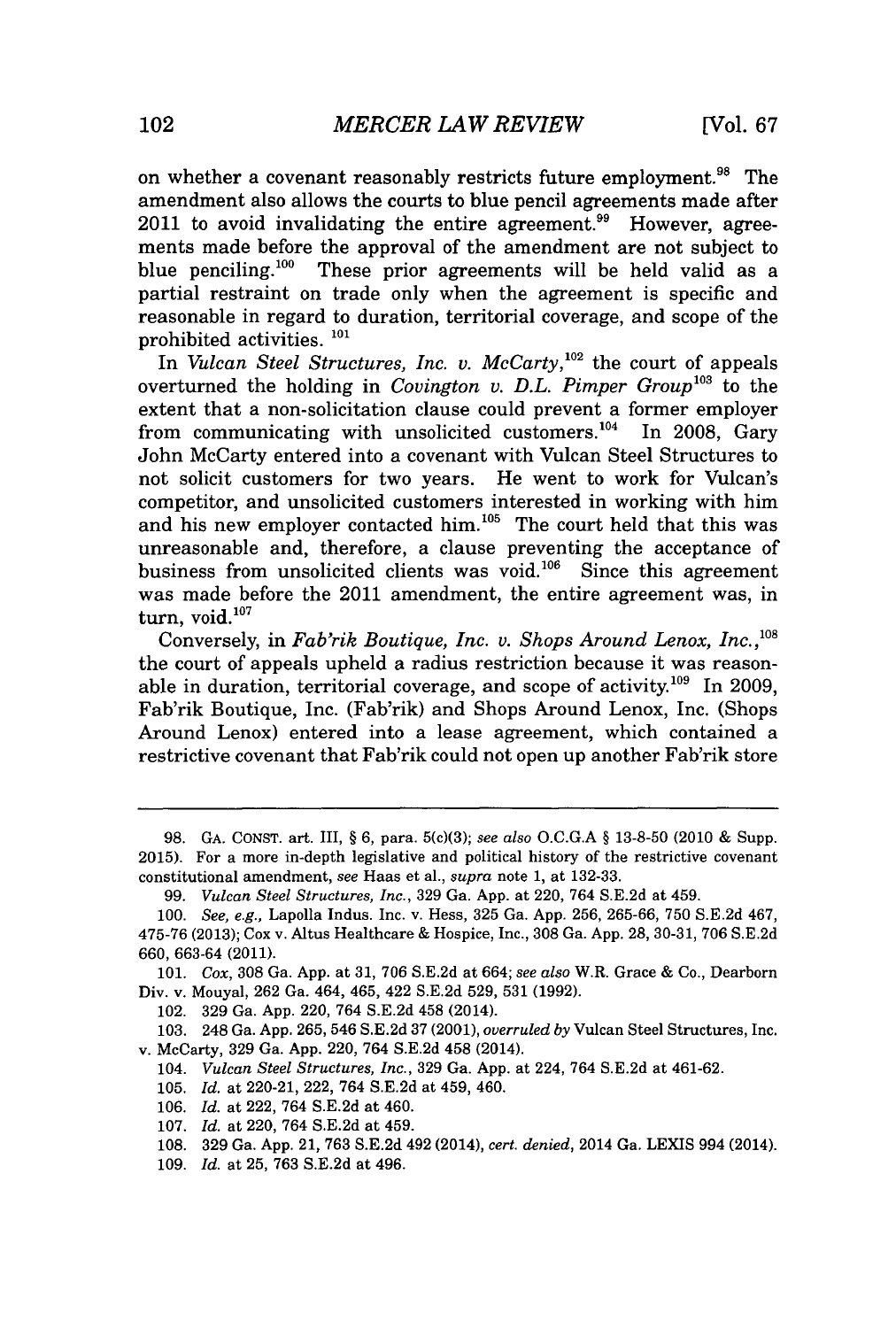within five miles. Fab'rik opened up two stores within the prohibited radius, and Shops Around Lenox informed them that they had defaulted<br>on their lease <sup>110</sup> Fab'rik argued that the "radius restriction was Fab'rik argued that the "radius restriction was invalid because it was overly broad."<sup>111</sup> However, the court reasoned that since the restriction was limited to Fab'rik stores with specific qualities, like those that sell only women's clothing and accessories, it was not overly broad. $^{112}$ 

In *Early v. MiMedx Group, Inc.*,<sup>113</sup> the Georgia Court of Appeals was presented with the question of whether a full-working-time provision in a nondisclosure agreement was enforceable against the consultant.<sup>114</sup> This full-working-time provision required Ryanne Early, a consultant for MiMedx Group, to "devote her full working time" to the company's services.<sup>115</sup> The court interpreted this provision to apply to all working time, whether or not that working time was related in any way to MiMedx's business.<sup>116</sup> The court held that this condition was not merely a loyalty provision; it was a restraint of trade because it prohibited her from doing any other work, not just work that would compete with the company. $117$ 

In *Holland Insurance Group, LLC v. Senior Life Insurance Co.*, <sup>118</sup> the court determined the restrictive covenants between Senior Life Insurance Company (Senior Life) and their independent agent, William<br>Holland, had several issues.<sup>119</sup> Senior Life terminated Holland Holland, had several issues.<sup>119</sup> because it believed he violated the restrictive covenants in the agreement when he allegedly induced a policyholder to substantially change their policy with Senior Life. $120$  The court found that the nondisclosure agreement did not contain a time limit; therefore, it was unenforceable unless the information was considered a trade secret.<sup>121</sup> The information in question for this case was the customer lists of potential clients.<sup>122</sup> In deciding this issue, the court pointed out that typically, unless the information cannot be obtained anywhere else, customer lists

- 112. *Id.* at 21, **763 S.E.2d** at 493.
- **113. 330** Ga. **App. 652, 768 S.E.2d 823 (2015),** *cert. denied,* **2015** Ga. **LEXIS 327 (2015).**
- 114. *Id. at* **652-53, 768 S.E.2d** at 824-25.
- **115.** *Id. at* **653, 768 S.E.2d** at **825.**
- **116.** *Id. at* **658, 768 S.E.2d** at **828.**
- **117.** *Id. at* **659, 768 S.E.2d** at **828.**
- **118. 329** Ga. **App.** 834, **766 S.E.2d 187** (2014).
- **119.** *Id.* at **835, 766 S.E.2d** at **190.**
- 120. *Id.* at **836-37, 766 S.E.2d** at **191.**
- 121. *Id.* at **838, 766 S.E.2d** at **192.**
- 122. *Id.* at **835, 766 S.E.2d** at **190.**

**<sup>110.</sup>** *Id.* at 21-22, **763 S.E.2d** at 493.

**<sup>111.</sup>** *Id.* at 22, **763 S.E.2d** at 494.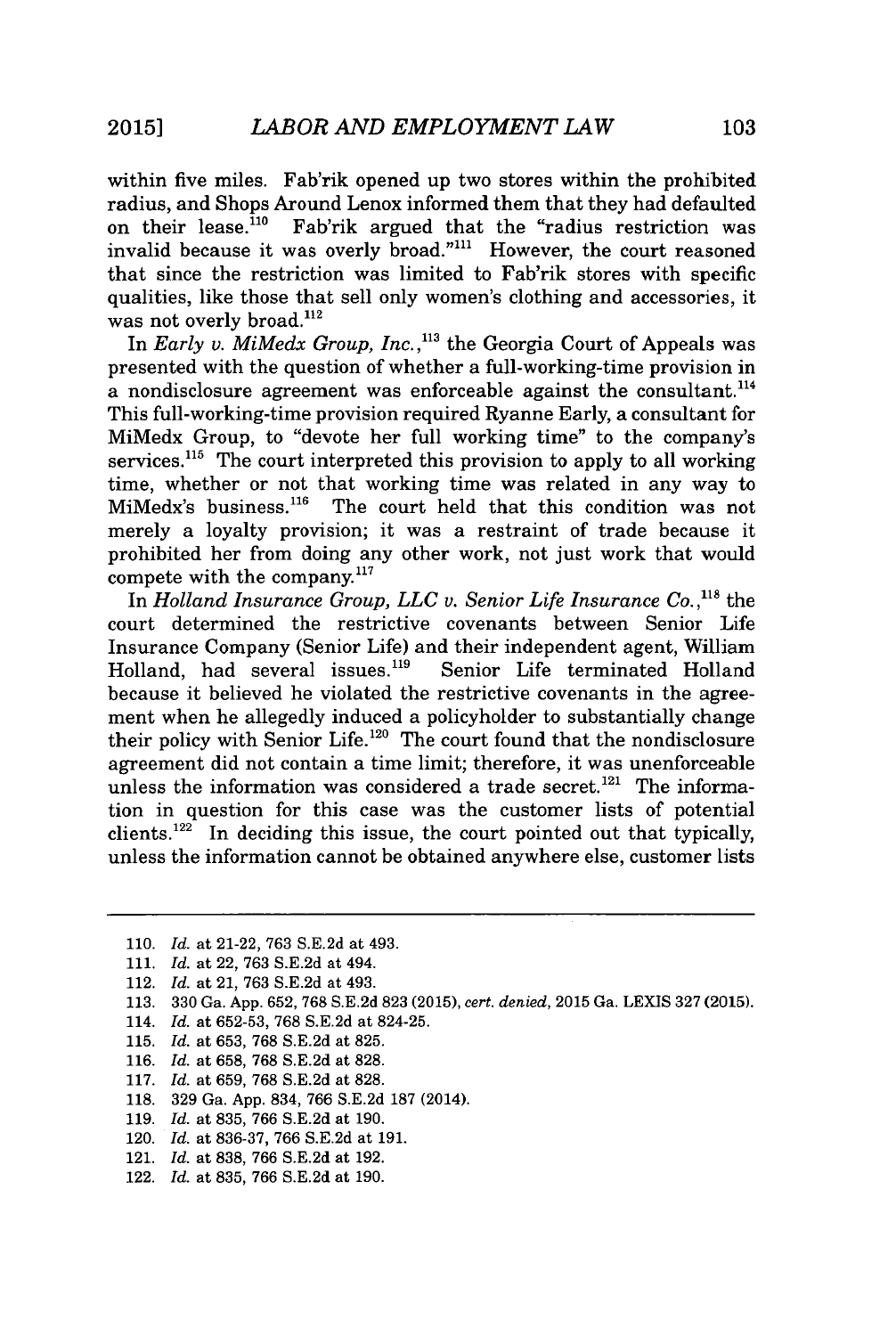are not considered trade secrets.<sup>123</sup> However, because there was evidence to support Senior Life's contention that those lists were unobtainable elsewhere, the court wanted to leave it up to a jury to decide.<sup>124</sup> The court also held that the non-compete clause was The court also held that the non-compete clause was unenforceable because it prohibited Holland from taking business that was unsolicited; hence, it was deemed overly broad. $125$  While these covenants were not subject to the blue-penciling like the post-2011 amendments, the covenants contained a severability clause, so the whole contract was not void.<sup>126</sup>

In *Advanced Technology Services v. KM Docs, LLC, <sup>12</sup>7* the court held that Advanced Technology Services, Inc. **(ATS)** presented no evidence that KM Does, **LLC** (KM Does) used trade secrets or confidential information in developing a new software program.<sup>128</sup> In 2010, two former employees left **ATS** and created KM Does. Under this new company, the former employees created a bridge program for a document management system. One employee, in relation to his employment with **ATS,** signed a trade secret agreement stating that all software developed **by ATS** employees was a trade secret that was confidential and owned by ATS.<sup>129</sup> However, the court held that there was no breach of the agreement because software created outside of the scope of employment did not fall within the agreement, and the employee created the program on his own time and with his own equipment.<sup>130</sup> Therefore, without any corroborating evidence to show that the employee misappropriated ATS's code or software in some way, the court affirmed the trial court's decision to grant summary judgment in favor of KM Docs.<sup>131</sup>

## VII. **CONCLUSION**

As this Article demonstrates, the issues arising under Georgia law are progressively becoming more challenging each year, and the growing overlap between state and federal issues, as well as the expanding state regulations, adds to the challenge. Regardless of whether a practitioner specializes in state, federal, or administrative law, or other matters pertaining to labor and employment, it is important to recognize and

- **129.** *Id. at* **189, 190, 767 S.E.2d** at 824.
- **130.** *Id. at* **195-96, 767 S.E.2d** at **828.**

**<sup>123.</sup>** *Id. at* **838-39, 766 S.E.2d** *at* **192.**

<sup>124.</sup> *Id. at* **839, 766 S.E.2d** *at* **192-93.**

**<sup>125.</sup>** *Id. at* 840, **766 S.E.2d** *at* **193.**

**<sup>126.</sup>** *Id. at* 841, **766 S.E.2d** *at* **193.**

**<sup>127. 330</sup>** Ga. **App. 188, 767 S.E.2d 821** (2014), *reconsideration denied* (Dec. 4, 2014).

**<sup>128.</sup>** *Id. at* **192, 196, 767 S.E.2d** at **825, 828.**

**<sup>131.</sup>** *Id. at* **196, 767 S.E.2d** at **828.**